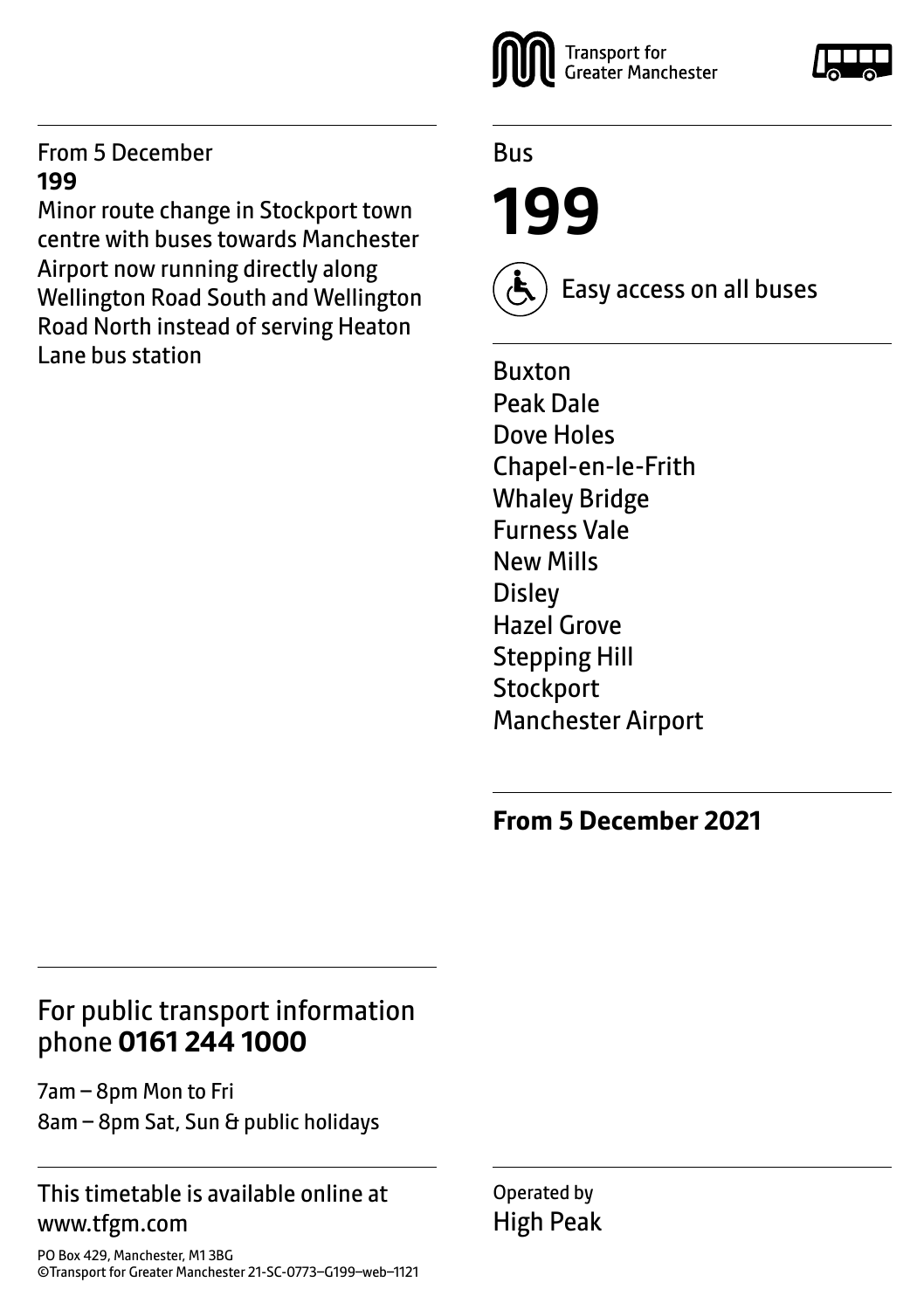# Additional information

# Alternative format

To ask for leaflets to be sent to you, or to request large print, Braille or recorded information phone 0161 244 1000 or visit www.tfgm.com

### Easy access on buses



 Journeys run with low floor buses have no steps at the entrance, making getting on and off easier. Where shown, low floor buses have a ramp for access and a dedicated space for wheelchairs and pushchairs inside the bus. The bus operator will always try to provide easy access services where these services are scheduled to run.

# Using this timetable

Timetables show the direction of travel, bus numbers and the days of the week. Main stops on the route are listed on the left. Where no time is shown against a particular stop, the bus does not stop there on that journey. Check any letters which are shown in the timetable against the key at the bottom of the page.

# Where to find information about service changes

www.tfgm.com Bus station posters Leaflets from outlets.

# Tickets and information

Bus companies offer a range of tickets for use on their own buses. For travel on any service in the County, use System One tickets, including DaySaver. Travelshops provide tickets, information and journey planning advice on buses, trains and trams for work and pleasure.

# Using the 24 hour clock

Times are shown in four figures. The first two are the hour and the last two are the minutes.

0753 is 53 minutes past 7am 1953 is 53 minutes past 7pm



# Operator details

**High Peak** Hallstead Road, Dove Holes, Buxton, **Derbyshire** SK17 8BS Telephone 01298 814030

### **Travelshops**

**Stockport Mersey Square**

Mon to Fri 7am to 5.30pm Saturday 8am to 5.30pm Sunday\* Closed \*Including public holidays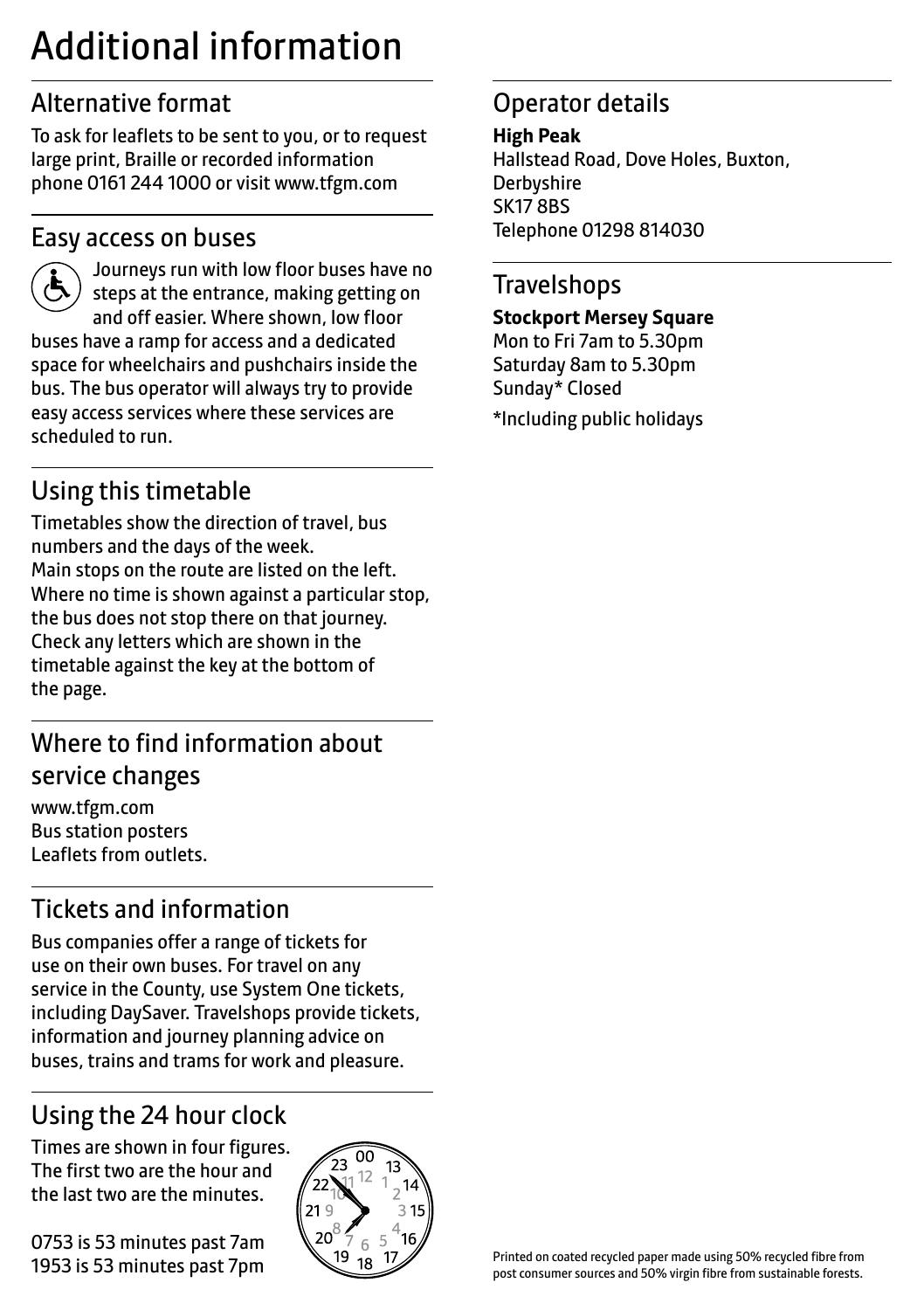### Buxton — Chapel-en-le-Frith — Hazel Grove — Stockport — Manchester Airport 199

### Mondays to Fridays

|                                     | Ġ.   | Ġ.   | ė.   | Ġ.   | ė.   | Ġ.   | ė.   | Ġ.   | Ġ.   | ė.   | Ġ.   | Ġ.   | Ġ.   |      | Ġ.   | ė.         |            | Ġ.   | ė.   |
|-------------------------------------|------|------|------|------|------|------|------|------|------|------|------|------|------|------|------|------------|------------|------|------|
| <b>Buxton, Market Place</b>         |      |      | 0430 |      | 0520 |      | 0555 | 0620 | 0635 | 0705 | 0740 | 0825 | 0905 |      | 30   | 05         |            | 1330 | 1403 |
| Peak Dale, School Road              |      |      |      |      |      |      | 0606 |      | 0647 | 0717 | 0752 |      |      |      | 42   |            |            | 1342 |      |
| Dove Holes, High Peak Depot         | 0340 |      | 0440 |      | 0530 | 0555 | 0611 | 0632 | 0652 | 0722 | 0757 | 0837 | 0917 |      | 47   | 17         |            | 1347 | 1415 |
| Chapel-en-le-Frith, New Inn         | 0346 |      | 0446 |      | 0536 | 0601 | 0618 | 0639 | 0700 | 0730 | 0807 | 0845 | 0925 |      | 55   | 25         |            | 1355 | 1423 |
| <b>Whaley Bridge, Train Station</b> | 0353 |      | 0453 |      | 0545 | 0610 | 0628 | 0648 | 0710 | 0740 | 0819 | 0856 | 0935 |      | 05   | 35         | mins       | 1405 | 1433 |
| <b>New Mills, Bus Station</b>       | 0400 |      | 0500 |      | 0555 | 0620 |      |      |      |      |      |      |      | then |      |            | past       |      |      |
| Newtown, Swan Hotel                 | 0403 |      | 0503 |      | 0600 | 0625 | 0636 | 0655 | 0718 | 0748 | 0827 | 0904 | 0943 | at   | 13   | 43         | each       | 1413 | 1441 |
| Disley, Rams Head                   | 0405 |      | 0505 |      | 0605 | 0630 | 0640 | 0700 | 0723 | 0753 | 0836 | 0908 | 0947 |      | 17   | 47         | hour       | 1417 | 1445 |
| High Lane, Horse Shoe Inn           | 0409 |      | 0509 |      | 0609 | 0634 | 0646 | 0706 | 0732 | 0802 | 0842 | 0914 | 0953 |      | 23   | 53         | until      | 1423 | 1451 |
| Hazel Grove, Rising Sun             | 0413 |      | 0513 |      | 0613 | 0638 | 0653 | 0715 | 0742 | 0812 | 0849 | 0920 | 0958 |      | 28   | 58         |            | 1428 | 1456 |
| Stepping Hill, Dialstone Lane       | 0418 |      | 0518 |      | 0618 | 0643 | 0700 | 0725 | 0757 | 0828 | 0858 | 0927 | 1005 |      | 35   | 05         |            | 1435 | 1503 |
| Stockport, Wellington Road North    | 0425 | 0500 | 0525 | 0600 | 0625 | 0650 | 0715 | 0740 | 0815 | 0845 | 0915 | 0945 | 1020 |      | 50   | 20         |            | 1450 | 1518 |
| Manchester Airport, Interchange     | 0440 | 0515 | 0540 | 0615 | 0640 | 0705 | 0735 | 0800 | 0835 | 0905 | 0935 | 1005 | 1040 |      | 10   | 40         |            | 1510 | 1538 |
|                                     |      |      |      |      |      |      |      |      |      |      |      |      |      |      |      |            |            |      |      |
|                                     | ė.   | Ġ.   | Ġ.   | ė    | Ò.   | Ò.   | ሌ    | Ġ.   | Ò.   | ė    | Ġ.   | ė.   | Ġ.   | ሌ    | ė.   | Ġ.         | Ġ.         |      |      |
|                                     |      |      |      |      |      |      |      |      |      |      |      |      |      |      |      | <b>MWa</b> | <b>TFa</b> |      |      |
| <b>Buxton, Market Place</b>         | 1423 | 1458 | 1530 | 1605 | 1635 | 1705 | 1745 | 1820 |      | 1920 |      | 2020 |      | 2120 |      | 2300       | 2300       |      |      |
| <b>Fairfield Centre</b>             |      |      |      |      |      |      |      |      |      |      |      |      |      |      |      | 2310       | 2310       |      |      |
| Peak Dale, School Road              | 1435 |      | 1542 |      | 1647 |      | 1756 | 1831 |      | 1931 |      | 2031 |      | 2131 |      | 2316       | 2316       |      |      |
| Dove Holes, High Peak Depot         | 1441 | 1511 | 1548 | 1618 | 1653 | 1718 | 1800 | 1835 |      | 1938 |      | 2035 |      | 2135 |      | 2321       | 2321       |      |      |
| Chapel-en-le-Frith, New Inn         | 1450 | 1522 | 1557 | 1627 | 1702 | 1733 | 1807 | 1842 |      | 1945 |      | 2042 |      | 2142 |      | b          | 2326       |      |      |
| <b>Whaley Bridge, Train Station</b> | 1502 | 1534 | 1609 | 1639 | 1714 | 1743 | 1819 | 1851 |      | 1954 |      | 2051 |      | 2151 |      |            | 2334       |      |      |
| Newtown, Swan Hotel                 | 1512 | 1544 | 1619 | 1649 | 1724 | 1751 | 1826 | 1900 |      | 2001 |      | 2058 |      | 2158 |      |            |            |      |      |
| Disley, Rams Head                   | 1516 | 1548 | 1623 | 1653 | 1728 | 1755 | 1830 | 1903 |      | 2005 |      | 2101 |      | 2201 |      |            |            |      |      |
| High Lane, Horse Shoe Inn           | 1523 | 1555 | 1630 | 1700 | 1735 | 1801 | 1834 | 1908 |      | 2009 |      | 2105 |      | 2205 |      |            |            |      |      |
| Hazel Grove, Rising Sun             | 1529 | 1601 | 1636 | 1706 | 1741 | 1806 | 1840 | 1912 |      | 2014 |      | 2109 |      | 2209 |      |            |            |      |      |
| Stepping Hill, Dialstone Lane       | 1535 | 1609 | 1642 | 1712 | 1747 | 1812 | 1846 | 1919 |      | 2023 |      | 2118 |      | 2218 |      |            |            |      |      |
| Stockport, Wellington Road North    | 1548 | 1625 | 1655 | 1725 | 1800 | 1825 | 1900 | 1932 | 2005 | 2030 | 2100 | 2125 | 2200 | 2225 | 2300 |            |            |      |      |
| Manchester Airport, Interchange     | 1608 | 1645 | 1715 | 1745 | 1820 | 1845 | 1913 | 1945 | 2020 | 2045 | 2115 | 2140 | 2215 | 2240 | 2315 |            |            |      |      |

a – Runs via Fairfield Estate

b – Continues to Chapel-en-le-Frith, Town End arriving 2326

MW – Mondays, Tuesdays and Wednesdays only

TF – Thursdays and Fridays only

W– Easy access bus. See inside front cover of this leaflet for details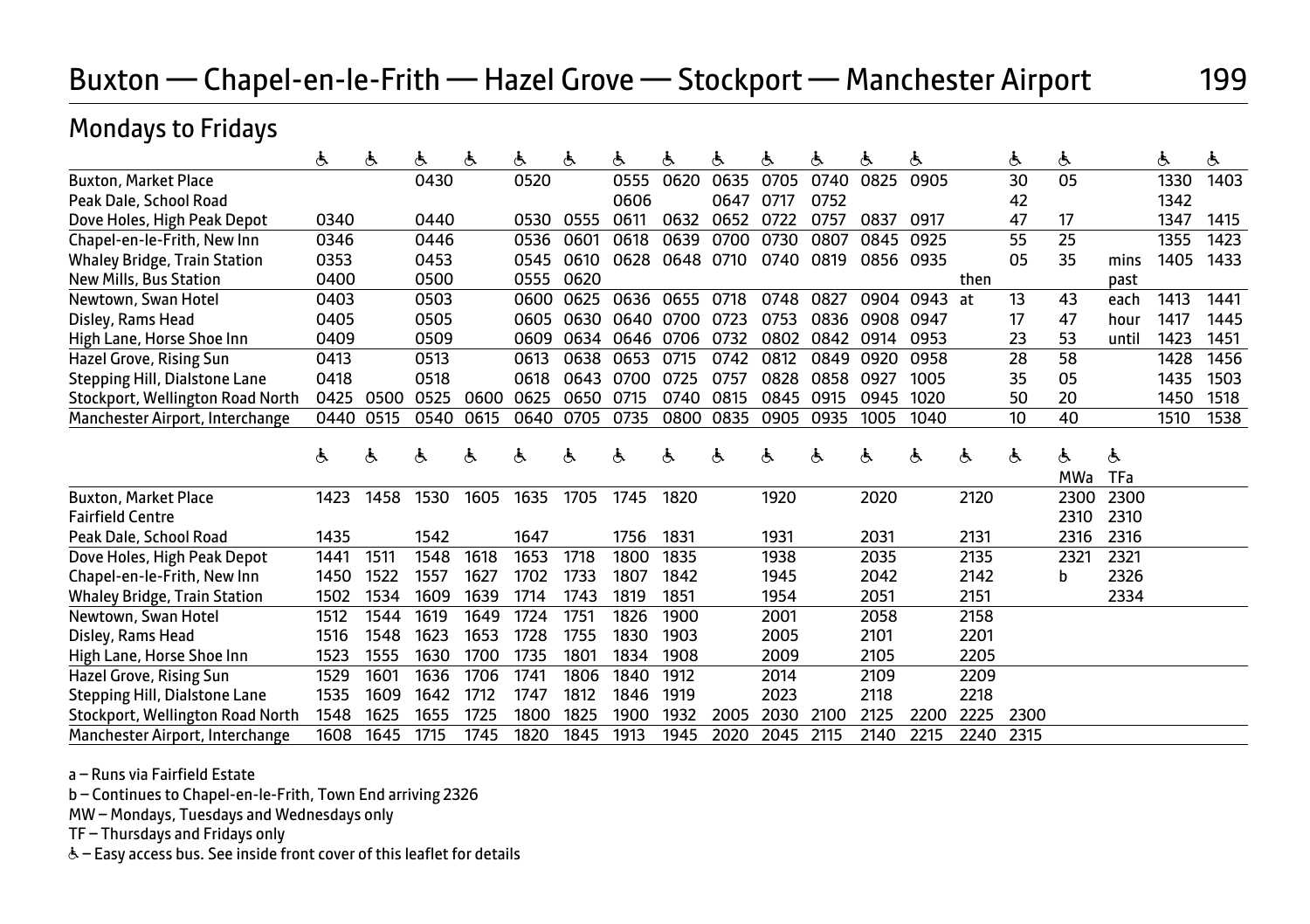# Buxton — Chapel-en-le-Frith — Hazel Grove — Stockport — Manchester Airport 199

### Saturdays

|                                     | ė.   | Ġ.   | ė.   | لح   | ė.   | ė.        | ė.      | க்   | க்   | ė.   | ė.   |      | Ġ. | ė. |       | Ġ.   | ė.   | க்   | ė.   |
|-------------------------------------|------|------|------|------|------|-----------|---------|------|------|------|------|------|----|----|-------|------|------|------|------|
| <b>Buxton, Market Place</b>         |      |      | 0430 |      | 0520 |           | 0610    | 0642 | 0705 | 0730 | 0805 |      | 30 | 05 |       | 1705 | 1745 | 1820 |      |
| Peak Dale, School Road              |      |      |      |      |      |           | 0621    |      |      | 0742 |      |      | 42 |    |       |      | 1756 | 1831 |      |
| Dove Holes, High Peak Depot         | 0340 |      | 0440 |      | 0530 | 0600      | 0626    | 0654 | 0717 | 0747 | 0817 |      | 47 | 17 |       | 1717 | 1800 | 1835 |      |
| Chapel-en-le-Frith, New Inn         | 0346 |      | 0446 |      | 0536 | 0606      | 0633    | 0701 | 0725 | 0754 | 0825 |      | 55 | 25 |       | 1725 | 1807 | 1842 |      |
| <b>Whaley Bridge, Train Station</b> | 0353 |      | 0453 |      | 0545 | 0615      | 0643    | 0710 | 0735 | 0803 | 0835 |      | 05 | 35 | mins  | 1735 | 1816 | 1851 |      |
| New Mills, Bus Station              | 0400 |      | 0500 |      | 0555 | 0625      |         |      |      |      |      | then |    |    | past  |      |      |      |      |
| Newtown, Swan Hotel                 | 0403 |      | 0503 |      | 0600 | 0630      | 0651    | 0717 | 0743 | 0810 | 0843 | at   | 13 | 43 | each  | 1743 | 1823 | 1858 |      |
| Disley, Rams Head                   | 0405 |      | 0505 |      | 0605 | 0635      | 0655    | 0720 | 0747 | 0815 | 0847 |      | 17 | 47 | hour  | 1747 | 1826 | 1901 |      |
| High Lane, Horse Shoe Inn           | 0409 |      | 0509 |      | 0609 | 0639      | 0701    | 0726 | 0753 | 0821 | 0853 |      | 23 | 53 | until | 1753 | 1830 | 1905 |      |
| Hazel Grove, Rising Sun             | 0413 |      | 0513 |      | 0613 | 0643      | 0705    | 0730 | 0758 | 0826 | 0858 |      | 28 | 58 |       | 1758 | 1834 | 1909 |      |
| Stepping Hill, Dialstone Lane       | 0418 |      | 0518 |      | 0618 | 0648 0710 |         | 0735 | 0805 | 0833 | 0905 |      | 35 | 05 |       | 1805 | 1840 | 1918 |      |
| Stockport, Wellington Road North    | 0425 | 0500 | 0525 | 0600 | 0625 | 0655      | 0720    | 0750 | 0820 | 0850 | 0920 |      | 50 | 20 |       | 1820 | 1855 | 1925 | 2000 |
| Manchester Airport, Interchange     | 0440 | 0515 | 0540 | 0615 | 0640 | 0710      | 0740    | 0810 | 0840 | 0910 | 0940 |      | 10 | 40 |       | 1840 | 1910 | 1940 | 2015 |
|                                     | ė.   | ሌ    | ė.   | Ġ.   | Ġ.   | Ġ.        | Ġ.<br>a |      |      |      |      |      |    |    |       |      |      |      |      |
| <b>Buxton, Market Place</b>         | 1920 |      | 2020 |      | 2120 |           | 2300    |      |      |      |      |      |    |    |       |      |      |      |      |
| <b>Fairfield Centre</b>             |      |      |      |      |      |           | 2310    |      |      |      |      |      |    |    |       |      |      |      |      |
| <b>Peak Dale School Road</b>        | 1931 |      | 2031 |      | 2131 |           | 2316    |      |      |      |      |      |    |    |       |      |      |      |      |
| Dove Holes, High Peak Depot         | 1935 |      | 2035 |      | 2135 |           | 2321    |      |      |      |      |      |    |    |       |      |      |      |      |
| Chapel-en-le-Frith, New Inn         | 1942 |      | 2042 |      | 2142 |           | 2326    |      |      |      |      |      |    |    |       |      |      |      |      |
| <b>Whaley Bridge, Train Station</b> | 1951 |      | 2051 |      | 2151 |           | 2334    |      |      |      |      |      |    |    |       |      |      |      |      |
| Newtown, Swan Hotel                 | 1958 |      | 2058 |      | 2158 |           |         |      |      |      |      |      |    |    |       |      |      |      |      |
| Disley, Rams Head                   | 2001 |      | 2101 |      | 2201 |           |         |      |      |      |      |      |    |    |       |      |      |      |      |
| High Lane, Horse Shoe Inn           | 2005 |      | 2105 |      | 2205 |           |         |      |      |      |      |      |    |    |       |      |      |      |      |
| Hazel Grove, Rising Sun             | 2009 |      | 2109 |      | 2209 |           |         |      |      |      |      |      |    |    |       |      |      |      |      |
| Stepping Hill, Dialstone Lane       | 2018 |      | 2118 |      | 2218 |           |         |      |      |      |      |      |    |    |       |      |      |      |      |
| Stockport, Wellington Road North    | 2025 | 2100 | 2125 | 2200 | 2225 | 2300      |         |      |      |      |      |      |    |    |       |      |      |      |      |
| Manchester Airport, Interchange     | 2040 | 2115 | 2140 | 2215 | 2240 | 2315      |         |      |      |      |      |      |    |    |       |      |      |      |      |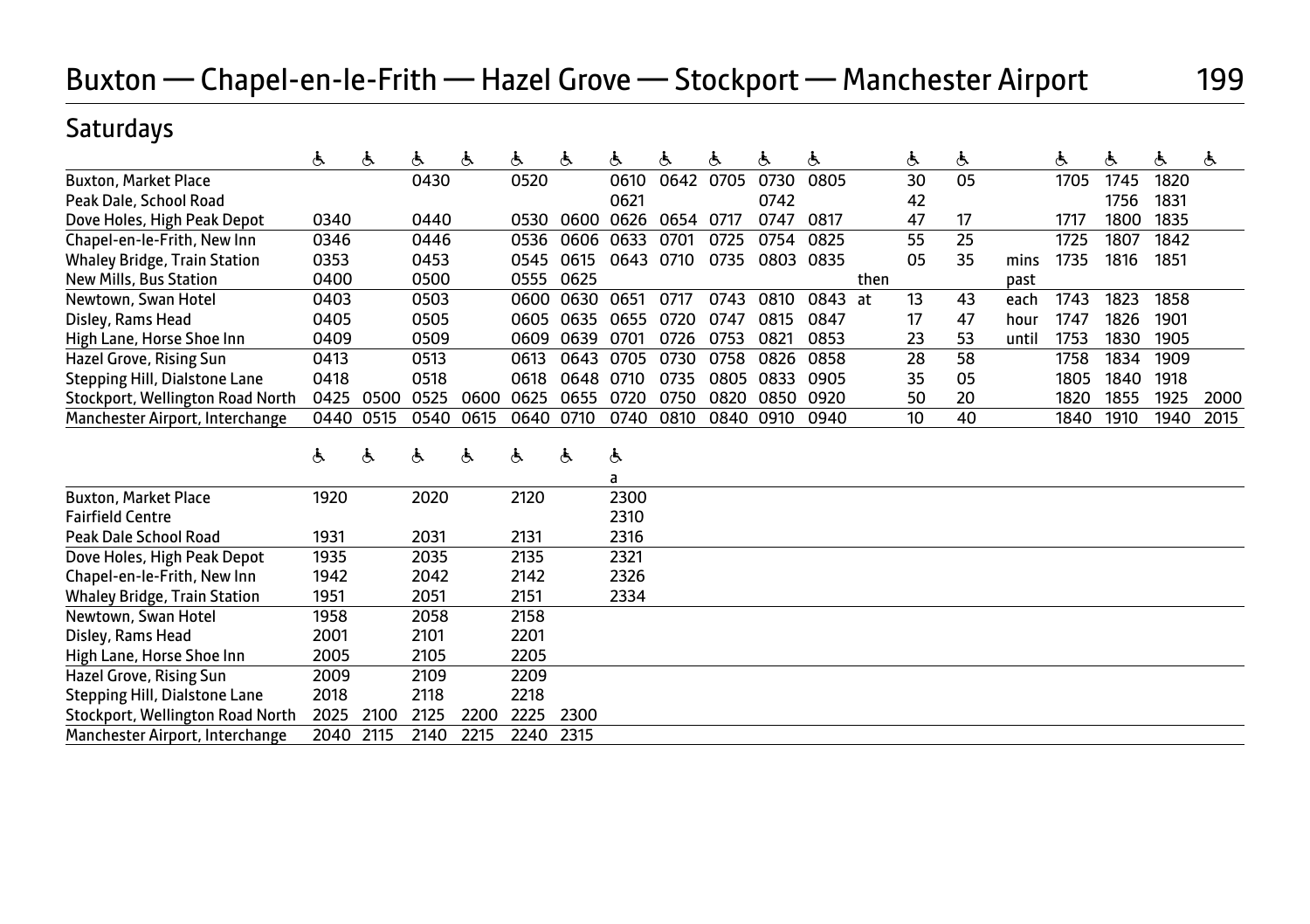### Sundays and public holidays (except Christmas and New Year period)

|                                  | Ġ.   | Ğ.   | Ġ.   | Ĝ.   | Ġ.        | ሌ         | Ĝ.   |       | க    | Ò.   | Ĝ.   | Ĝ.   | க    | க    |
|----------------------------------|------|------|------|------|-----------|-----------|------|-------|------|------|------|------|------|------|
|                                  |      |      |      |      |           |           | a    |       | a    | a    |      |      |      |      |
| <b>Buxton, Market Place</b>      | 0330 |      |      | 0630 | 0730      | 0830      | 0855 |       | 1555 | 1710 | 1825 | 1925 | 2025 | 2125 |
| <b>Fairfield Centre</b>          |      |      |      |      |           |           | 0905 |       | 1605 | 1720 |      |      |      |      |
| Dove Holes, High Peak Depot      | 0340 |      |      | 0640 | 0740      | 0840 0915 |      |       | 1615 | 1730 | 1835 | 1935 | 2035 | 2135 |
| Chapel-en-le-Frith, New Inn      | 0346 |      |      | 0646 | 0746      | 0846 0923 |      |       | 1623 | 1738 | 1842 | 1942 | 2042 | 2142 |
| Whaley Bridge, Train Station     | 0353 |      |      | 0653 | 0753      | 0853      | 0933 | and   | 1633 | 1748 | 1851 | 1951 | 2051 | 2151 |
| New Mills, Bus Station           | 0400 |      |      | 0700 | 0800 0900 |           |      | every |      |      |      |      |      |      |
| Newtown, Swan Hotel              | 0403 |      |      | 0703 | 0803      | 0903      | 0941 | hour  | 1641 | 1756 | 1858 | 1958 | 2058 | 2158 |
| Disley, Rams Head                | 0405 |      |      | 0705 | 0805      | 0905      | 0945 | until | 1645 | 1800 | 1901 | 2001 | 2101 | 2201 |
| High Lane, Horse Shoe Inn        | 0409 |      |      | 0709 | 0809      | 0909      | 0951 |       | 1651 | 1806 | 1905 | 2005 | 2105 | 2205 |
| Hazel Grove, Rising Sun          | 0413 | 0513 | 0613 | 0713 | 0813      | 0913      | 0956 |       | 1656 | 1810 | 1909 | 2009 | 2109 | 2209 |
| Stepping Hill, Dialstone Lane    | 0417 | 0517 | 0617 | 0717 | 0817      | 0917      | 1003 |       | 1703 | 1819 | 1918 | 2018 | 2118 | 2218 |
| Stockport, Wellington Road North | 0425 | 0525 | 0625 | 0725 | 0825      | 0925      | 1018 |       | 1718 | 1825 | 1925 | 2025 | 2125 | 2225 |
| Manchester Airport, Interchange  | 0440 | 0540 | 0640 | 0740 | 0840      | 0940      | 1038 |       | 1738 | 1840 | 1940 | 2040 | 2140 | 2240 |

For details of buses during the Christmas and New Year period, please phone 0161 244 1000

a – Runs via Fairfield Estate

& - Easy access bus. See inside front cover of this leaflet for details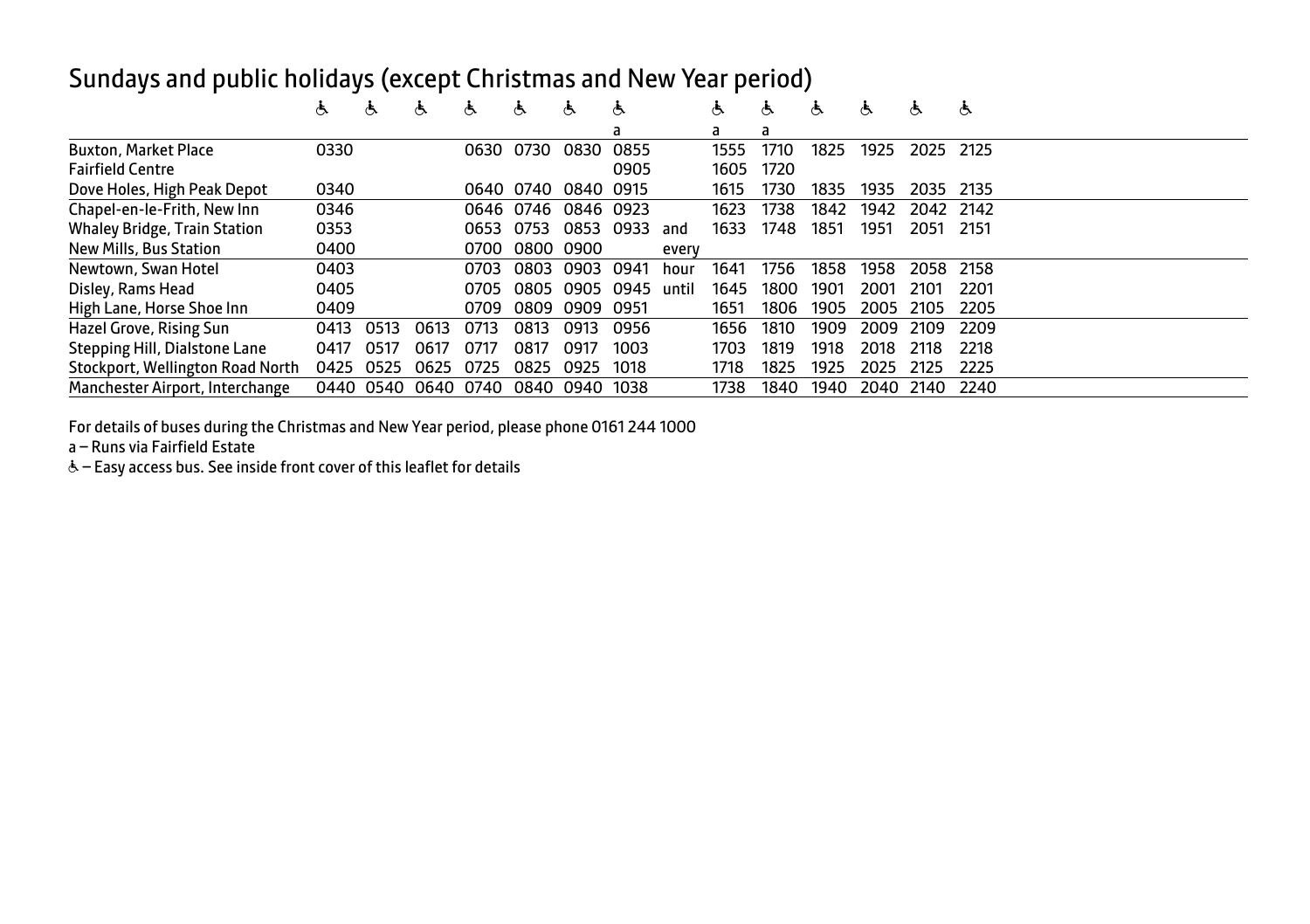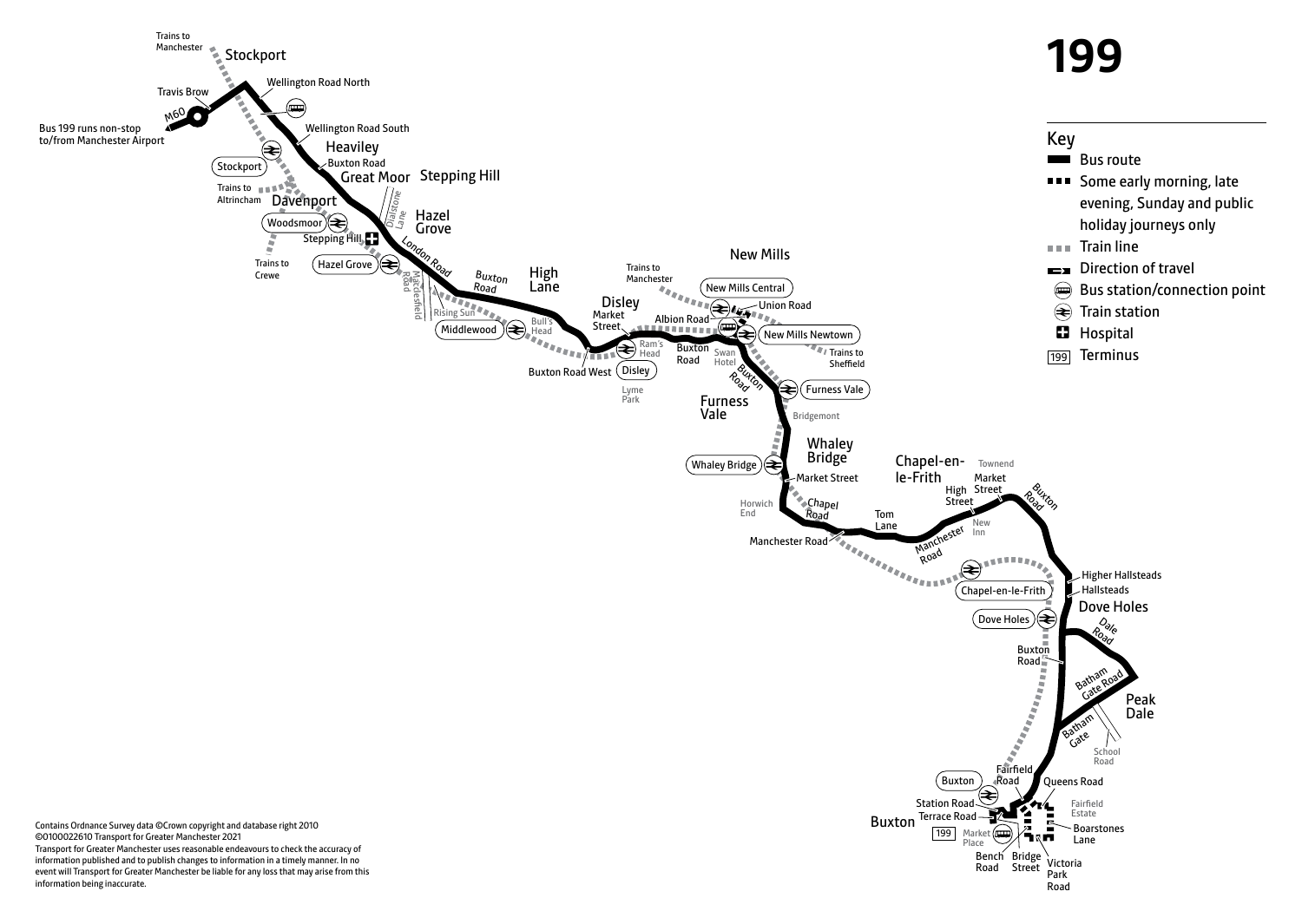# Manchester Airport — Stockport — Hazel Grove — Chapel-en-le-Frith — Buxton 199

| <b>Mondays to Fridays</b>           |      |      |      |      |      |      |      |      |      |      |      |       |      |      |      |      |      |      |      |
|-------------------------------------|------|------|------|------|------|------|------|------|------|------|------|-------|------|------|------|------|------|------|------|
|                                     | Ġ.   | Ġ.   | ė.   | ė.   | ড়   | ৬    | ৬    | ė    |      | Ġ.   | Ġ.   |       | 占    | ড়   | Ġ.   | ė.   | Ġ.   | Ġ.   | Ġ.   |
| Manchester Airport, Interchange     | 0445 | 0515 | 0545 | 0615 | 0645 | 0715 | 0745 | 0815 |      | 45   | 15   |       | 1415 | 1445 | 1515 | 1545 | 1612 | 1650 | 1725 |
| <b>Stockport, Mersey Square</b>     | 0500 | 0530 | 0600 | 0630 | 0700 | 0735 | 0805 | 0835 |      | 05   | 35   |       | 1435 | 1505 | 1535 | 1605 | 1642 | 1720 | 1750 |
| Stepping Hill, Dialstone Lane       |      | 0539 |      | 0639 | 0709 | 0749 | 0819 | 0849 |      | 19   | 49   |       | 1449 | 1520 | 1550 | 1621 | 1659 | 1736 | 1806 |
| Hazel Grove, Rising Sun             |      | 0544 |      | 0644 | 0714 | 0755 | 0824 | 0854 |      | 24   | 54   | mins  | 1454 | 1526 | 1556 | 1628 | 1710 | 1746 | 1816 |
| High Lane, Horse Shoe Inn           |      | 0549 |      | 0649 | 0719 | 0800 | 0829 | 0859 | then | 29   | 59   | past  | 1459 | 1532 | 1601 | 1636 | 1716 | 1752 | 1822 |
| Disley, Rams Head                   |      | 0553 |      | 0653 | 0723 | 0806 | 0835 | 0905 | at   | 35   | 05   | each  | 1505 | 1538 | 1607 | 1642 | 1723 | 1758 | 1829 |
| Newtown, Swan Hotel                 |      | 0556 |      | 0656 | 0726 | 0810 | 0839 | 0909 |      | 39   | 09   | hour  | 1509 | 1545 | 1613 | 1647 | 1730 | 1806 | 1836 |
| <b>Whaley Bridge, Train Station</b> |      | 0602 |      | 0703 | 0733 | 0819 | 0848 | 0917 |      | 47   | 17   | until | 1517 | 1602 | 1622 | 1655 | 1738 | 1814 | 1844 |
| Chapel-en-le-Frith, New Inn         |      | 0609 |      | 0714 | 0744 | 0830 | 0859 | 0927 |      | 57   | 27   |       | 1527 | 1611 | 1632 | 1706 | 1748 | 1824 | 1854 |
| Dove Holes, High Peak Depot         |      | 0615 |      | 0723 | 0753 | 0839 | 0908 | 0936 |      | 06   | 36   |       | 1536 | 1618 | 1641 | 1716 | 1757 | 1832 | 1902 |
| Peak Dale, School Road              |      |      |      | 0728 | 0757 |      | 0913 | 0941 |      |      | 41   |       | 1541 |      | 1648 |      | 1801 |      | 1906 |
| <b>Buxton, Market Place</b>         |      | 0625 |      | 0739 | 0809 | 0855 | 0925 | 0953 |      | 18   | 53   |       | 1553 | 1630 | 1700 | 1728 | 1810 | 1844 | 1915 |
|                                     |      |      |      |      |      |      |      |      |      |      |      |       |      |      |      |      |      |      |      |
|                                     | Ġ.   | Ġ.   | க்   | Ġ.   | Ġ.   | ড়   | Ġ.   | Ġ.   | ė.   | Ġ.   | க்   | Ġ.    |      |      |      |      |      |      |      |
| Manchester Airport, Interchange     | 1755 | 1825 | 1850 | 1915 | 1950 | 2020 | 2045 | 2115 | 2145 | 2215 | 2245 | 2315  |      |      |      |      |      |      |      |
| <b>Stockport, Mersey Square</b>     | 1820 | 1845 | 1902 | 1930 | 2005 | 2035 | 2100 | 2130 | 2200 | 2230 | 2300 | 2330  |      |      |      |      |      |      |      |
| Stepping Hill, Dialstone Lane       | 1836 | 1854 | 1911 | 1939 |      | 2044 |      | 2139 |      | 2239 |      | 2339  |      |      |      |      |      |      |      |
| Hazel Grove, Rising Sun             | 1844 | 1902 | 1921 | 1947 |      | 2052 |      | 2145 |      | 2247 |      | 2347  |      |      |      |      |      |      |      |
| High Lane, Horse Shoe Inn           | 1849 | 1907 | 1927 | 1952 |      | 2057 |      | 2150 |      | 2252 |      | 2352  |      |      |      |      |      |      |      |
| Disley, Rams Head                   | 1855 | 1911 | 1933 | 1956 |      | 2101 |      | 2154 |      | 2256 |      | 2356  |      |      |      |      |      |      |      |
| Newtown, Swan Hotel                 | 1859 | 1915 | 1941 | 2000 |      | 2105 |      | 2158 |      | 2300 |      | 0000  |      |      |      |      |      |      |      |
| <b>Whaley Bridge, Train Station</b> | 1907 | 1922 | 1949 | 2007 |      | 2112 |      | 2204 |      | 2306 |      | 0006  |      |      |      |      |      |      |      |
| Chapel-en-le-Frith, New Inn         | 1917 | 1930 | 1958 | 2016 |      | 2121 |      | 2211 |      | 2313 |      | 0013  |      |      |      |      |      |      |      |
| Dove Holes, High Peak Depot         | 1921 | 1935 | 2005 | 2024 |      | 2129 |      | 2219 |      | 2319 |      | 0019  |      |      |      |      |      |      |      |
| Peak Dale, School Road              |      | 1940 |      | 2028 |      | 2133 |      | 2223 |      | c    |      | c     |      |      |      |      |      |      |      |
| <b>Buxton, Market Place</b>         | 1933 | 1951 | 2017 | 2039 |      | 2144 |      | 2234 |      |      |      |       |      |      |      |      |      |      |      |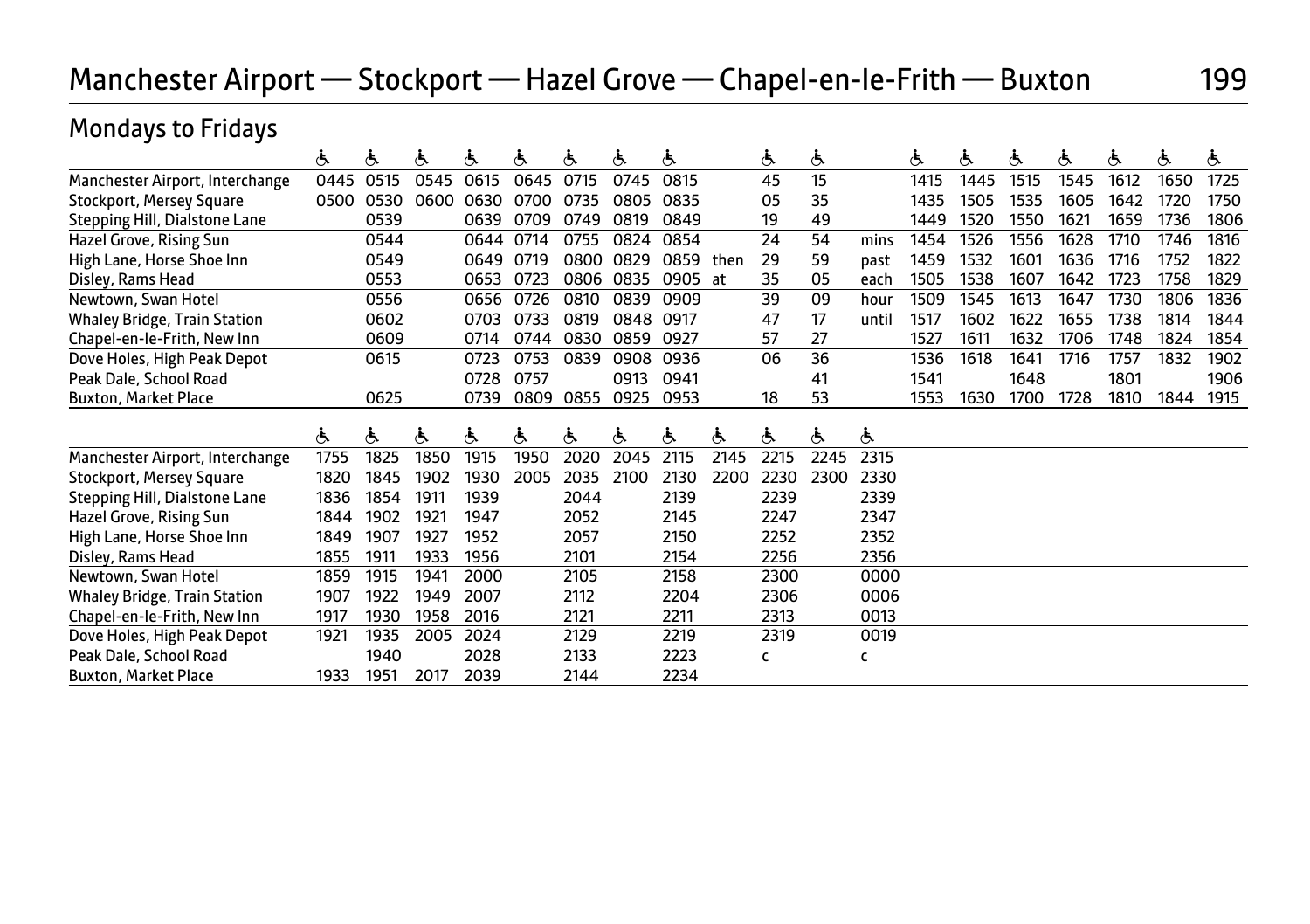### **Saturdays**

|                                     | ė.   | Ġ.   | Ġ.   | ৬    | ఉ    | ৬    | ė.   |      | Ġ. | Ġ. |       | ė.   | Ġ.   | Ġ.   | Ġ.   | Ġ.   | Ġ.   | Ġ.   | க்   |
|-------------------------------------|------|------|------|------|------|------|------|------|----|----|-------|------|------|------|------|------|------|------|------|
| Manchester Airport, Interchange     | 0445 | 0515 | 0545 | 0615 | 0645 | 0715 | 0745 |      | 15 | 45 |       | 1745 | 1815 | 1845 | 1915 | 1945 | 2015 | 2045 | 2115 |
| Stockport, Mersey Square            | 0500 | 0530 | 0600 | 0630 | 0700 | 0735 | 0805 |      | 35 | 05 |       | 1805 | 1830 | 1900 | 1930 | 2000 | 2030 | 2100 | 2130 |
| Stepping Hill, Dialstone Lane       |      | 0539 |      | 0639 | 0709 | 0749 | 0819 |      | 49 | 19 |       | 1819 | 1839 | 1909 | 1939 |      | 2039 |      | 2139 |
| Hazel Grove, Rising Sun             |      | 0544 |      | 0644 | 0714 | 0754 | 0824 |      | 54 | 24 | mins  | 1824 | 1847 | 1917 | 1947 |      | 2047 |      | 2147 |
| High Lane, Horse Shoe Inn           |      | 0549 |      | 0649 | 0719 | 0759 | 0829 | then | 59 | 29 | past  | 1829 | 1852 | 1922 | 1952 |      | 2052 |      | 2152 |
| Disley, Rams Head                   |      | 0553 |      | 0653 | 0723 | 0805 | 0835 | at   | 05 | 35 | each  | 1835 | 1856 | 1926 | 1956 |      | 2056 |      | 2156 |
| Newtown, Swan Hotel                 |      | 0556 |      | 0656 | 0726 | 0809 | 0839 |      | 09 | 39 | hour  | 1839 | 1900 | 1930 | 2000 |      | 2100 |      | 2200 |
| <b>Whaley Bridge, Train Station</b> |      | 0602 |      | 0703 | 0733 | 0817 | 0847 |      | 17 | 47 | until | 1847 | 1907 | 1937 | 2007 |      | 2107 |      | 2206 |
| Chapel-en-le-Frith, New Inn         |      | 0609 |      | 0714 | 0744 | 0827 | 0857 |      | 27 | 57 |       | 1857 | 1916 | 1946 | 2016 |      | 2116 |      | 2213 |
| Dove Holes, High Peak Depot         |      | 0615 |      | 0723 | 0753 | 0836 | 0906 |      | 36 | 06 |       | 1906 | 1924 | 1954 | 2024 |      | 2124 |      | 2219 |
| Peak Dale, School Road              |      |      |      | 0728 | 0757 | 0841 |      |      | 41 |    |       |      | 1928 |      | 2028 |      | 2128 |      | 2223 |
| <b>Buxton, Market Place</b>         |      | 0625 |      | 0739 | 0809 | 0853 | 0918 |      | 53 | 18 |       | 1918 | 1939 | 2006 | 2039 |      | 2139 |      | 2234 |
|                                     |      |      |      |      |      |      |      |      |    |    |       |      |      |      |      |      |      |      |      |
|                                     | ė.   | Ġ.   | Ġ.   | Ġ.   |      |      |      |      |    |    |       |      |      |      |      |      |      |      |      |
| Manchester Airport, Interchange     | 2145 | 2215 | 2245 | 2315 |      |      |      |      |    |    |       |      |      |      |      |      |      |      |      |
| Stockport, Mersey Square            | 2200 | 2230 | 2300 | 2330 |      |      |      |      |    |    |       |      |      |      |      |      |      |      |      |
| Stepping Hill, Dialstone Lane       |      | 2239 |      | 2339 |      |      |      |      |    |    |       |      |      |      |      |      |      |      |      |
| Hazel Grove, Rising Sun             |      | 2247 |      | 2347 |      |      |      |      |    |    |       |      |      |      |      |      |      |      |      |
| High Lane, Horse Shoe Inn           |      | 2252 |      | 2352 |      |      |      |      |    |    |       |      |      |      |      |      |      |      |      |
| Disley, Rams Head                   |      | 2256 |      | 2356 |      |      |      |      |    |    |       |      |      |      |      |      |      |      |      |
| Newtown, Swan Hotel                 |      | 2300 |      | 0000 |      |      |      |      |    |    |       |      |      |      |      |      |      |      |      |
| <b>Whaley Bridge, Train Station</b> |      | 2306 |      | 0006 |      |      |      |      |    |    |       |      |      |      |      |      |      |      |      |
| Chapel-en-le-Frith, New Inn         |      | 2313 |      | 0013 |      |      |      |      |    |    |       |      |      |      |      |      |      |      |      |
| Dove Holes, High Peak Depot         |      | 2319 |      | 0019 |      |      |      |      |    |    |       |      |      |      |      |      |      |      |      |
|                                     |      | c    |      | c    |      |      |      |      |    |    |       |      |      |      |      |      |      |      |      |

c – Runs to Buxton at the request of passengers already on the bus

 $\stackrel{\text{\tiny d}}{\text{\tiny o}}$  – Easy access bus. See inside front cover of this leaflet for details